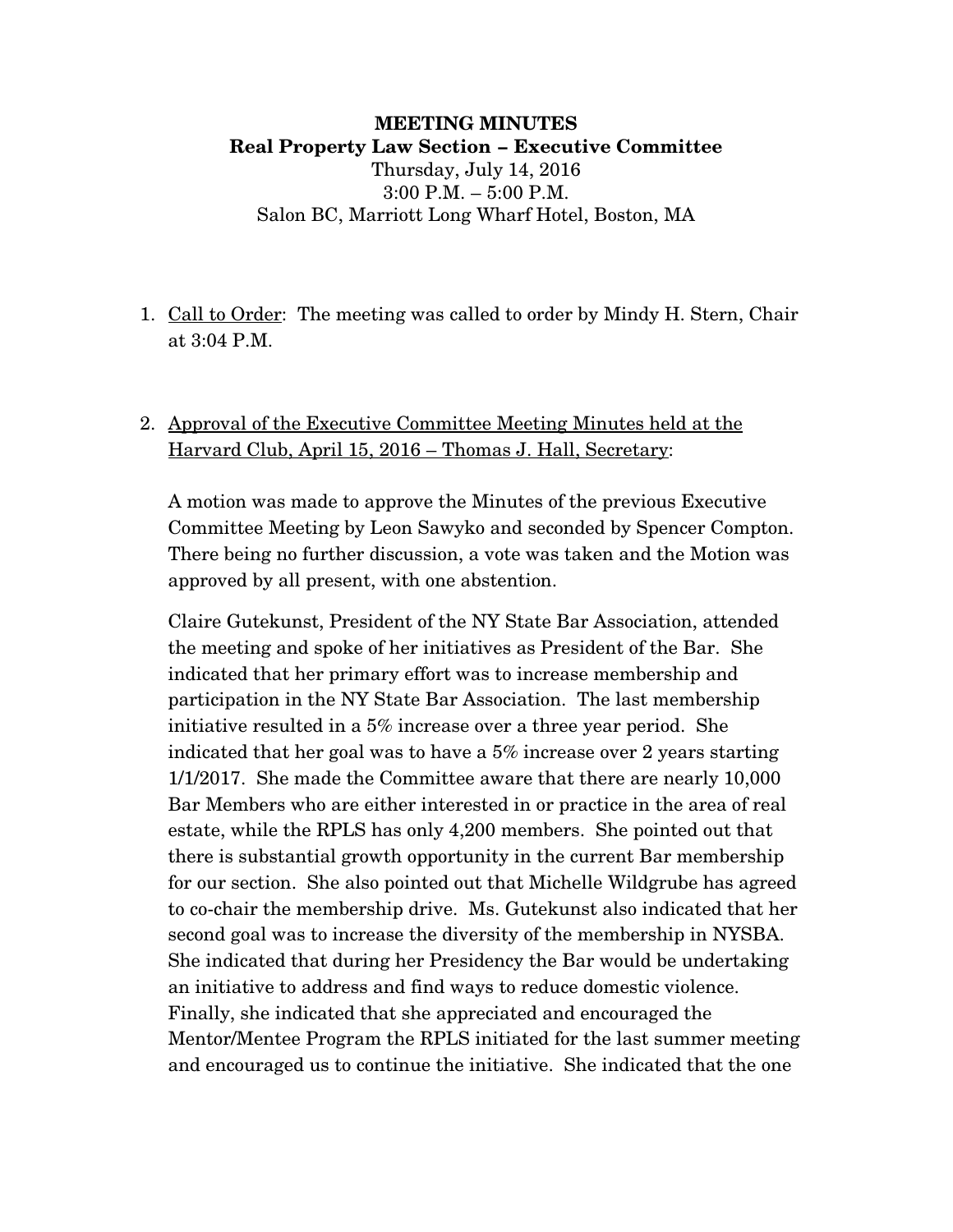on one attention is what gets people involved and keeps them coming back.

The Chair then asked Sam Tilton to speak for a moment on the passing of our former Chair, T. Mary McDonald. Sam indicated that T. Mary had developed Parkinson's disease approximately ten years ago and had retired. She had recently passed away and Sam shared some of his experiences, as well as recounted some of the happenings at T. Mary's memorial service. He indicated that he and Kathy Whelehan had a breakfast with T. Mary and despite her physical circumstances she thoroughly enjoyed the breakfast and recounted some of the old times with the RPLS. At her memorial service the theme was consistent with those voiced by many on this Committee about T. Mary: 1) She was smart and thorough; 2) modest about her accomplishments; and 3) insistent that fun always be a part of her interactions.

## 3. Welcome and Chairman's Remarks – Mindy Stern:

# A. Membership Initiatives:

Mindy indicated in her remarks that the membership initiatives would be the primary focus of the Executive Committee Meeting on this day. She distributed ten initiatives (attached to the Minutes). There were a number of ideas and much discussion among the members of the Executive Committee. Some highlights are:

There was discussion that we should also encourage involvement with the Section Caucus because it is less intimidating than the House of Delegates which was described as a "mysterious organization".

Nancy Connery indicated that students would likely not be interested in the House of Delegates (Section Caucus), but rather in the substantive meetings, committees and the Executive Committee gatherings.

Claire Gutekunst suggested that again a mentor be assigned and that students and potential new members be mentored first.

Ira Goldenberg indicated that students should be invited to attend Bar CLE's and other Programs. He also indicated that the RPLS Annual Meeting could likely be attractive, especially to those students in and around New York City.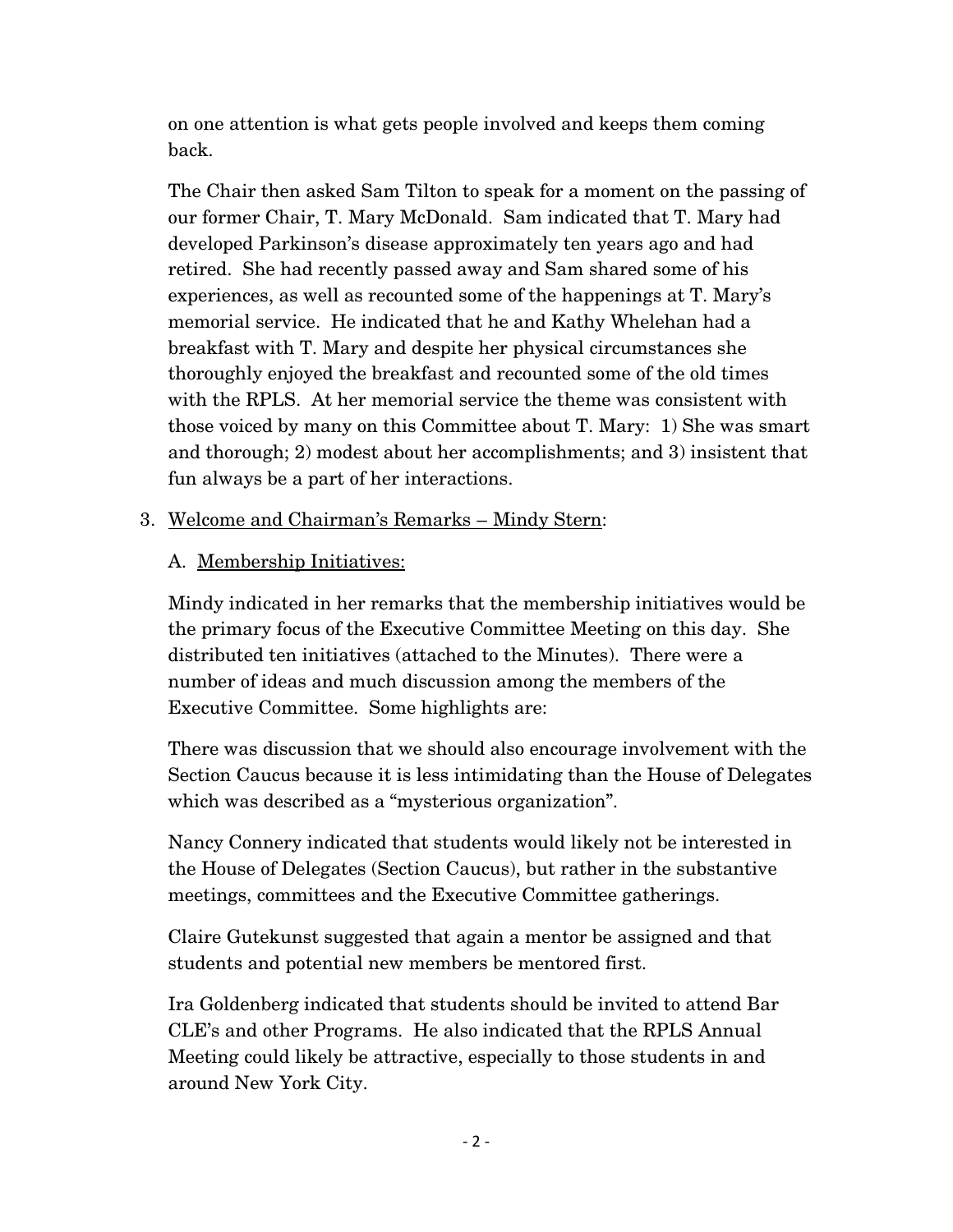Another item of discussion was the ten law firms that are currently doing student internships. The discussion seemed to imply that number would double in the relatively near future and that should be a goal.

Another of the initiatives is to encourage students to work on Committee projects. The Chair challenged the Committee Chairs to include students and use them as resources in the various projects each Committee may decide to undertake. Mindy also indicated that they work on the journal.

Another initiative is membership and usage of the Law Hub. Small and solo firms may be another possible market for increasing membership.

Peter Coffey opined that we should focus more on practicing attorneys rather than students. While attracting future members is important, the current practitioners are the immediate market.

One member suggested we start working with local Bar Associations. Jim Grossman raised the point that local Bars see us as a competitor, especially in the Continuing Legal Education market because we try to appeal to the same customer base.

Another idea discussed was to create an economic incentive to join the Bar Association. Some reduction in fees or how we can assist potential members in enhancing their practices may be a goal of ours. Our membership opined we should advocate more for the profession and make professionalism more of a regular topic.

Harry spoke of free memberships offered to local Bar Members in Western, NY. There were 25 available and David Mineo pursued the idea and was unable to attract the entire 25 even though membership was free. Harry also indicated that it would be easier to get greater membership from existing Bar Members and potentially allow some credits towards CLE's for those individuals who actually recruit new members. Harry called for creating some incentive to attract or recruit new members.

Michelle Wildgrube indicated that again this year there was going to be a wrap-around membership. In other words, any new members who join in 2016 would also get 2017 dues waived if they pay the full dues in 2016. Harry Meyer then indicated that we should keep statistics on those particular law students who actually joined the section and whether this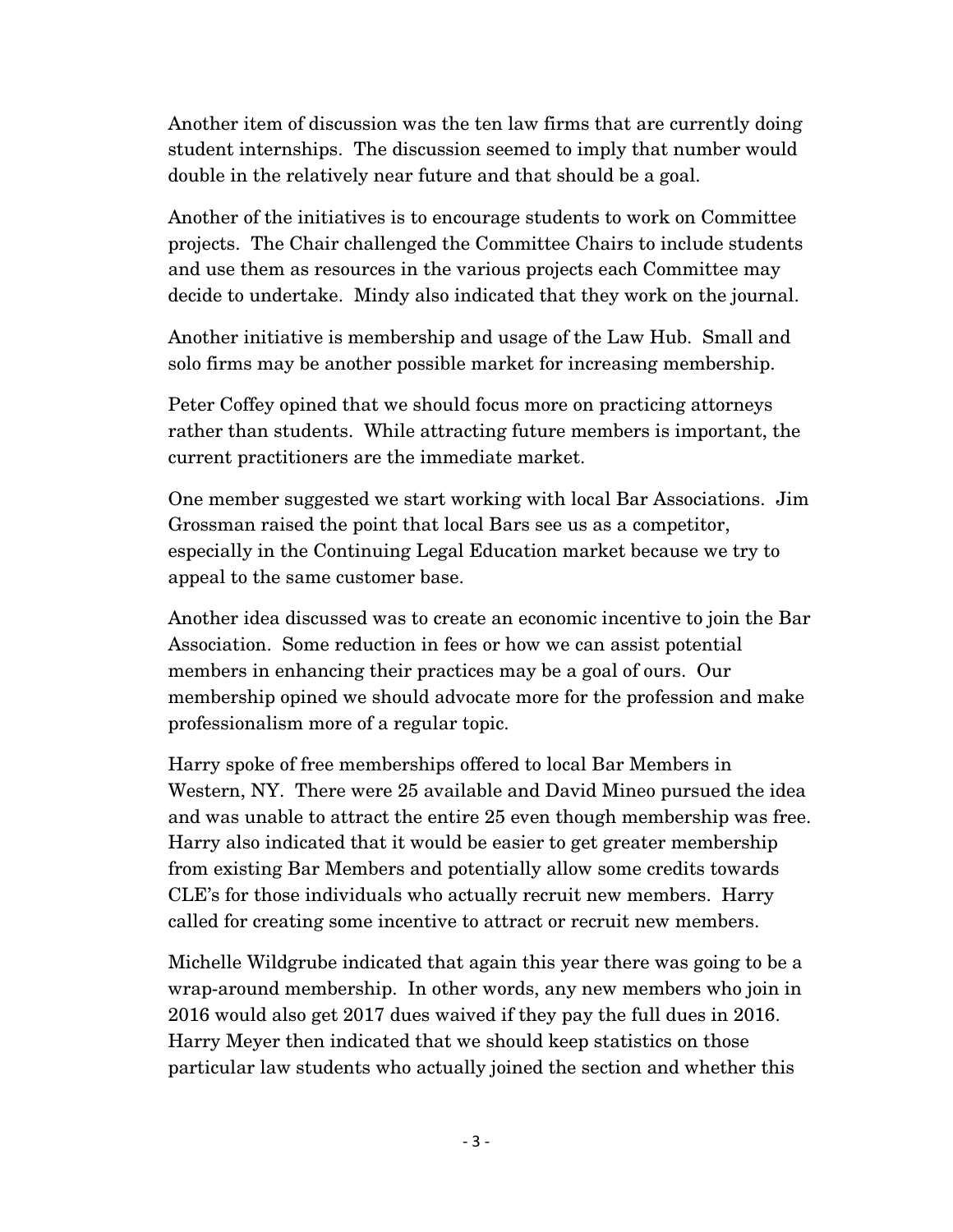was a worthwhile undertaking. He believes that the benefits are marginal at best.

Ira Goldenberg suggested that we: 1) pursue younger lawyers who are already practicing and 2) recall that 30% of our members are out of state and should also be targeted. Dan Zinman, who lives in New Jersey, indicated that we should consider social occasions to sponsor in order to attract new members. Claire Gutekunst indicated that Pat Wood is in charge of non-resident member groups. They have already done an outreach in Boston and may do it for New Jersey as well.

Claire Gutekunst further indicated that the Bar Association would be publishing a Best Practices Guide for recruiting for the various sections which would complement or potentially even supplant the ideas discussed at our Meeting.

## B. Section Booklet:

The Chair then introduced and circulated the Section Booklet which was created by Nancy with the assistance of Leon Sawyko and input by many others. Josh Stein's Dad did the artwork. The Booklet was circulated and met with tremendous applause as it truly was a wonderful piece of work. The Booklet describes the various Committees and is intended to be distributed at Meetings and at CLE's as a recruiting and informational tool.

## C. Appointments:

Andy Posil has agreed to act as First District Rep. Scott Sydelnik will be Co-Chair of the CLE Committee. David Zinberg will be Downstate Co-Chair. The 7th and 12th Districts will now be unrepresented and recommendations are being accepted.

## D. Reimbursement Policy: Ira will discuss this later.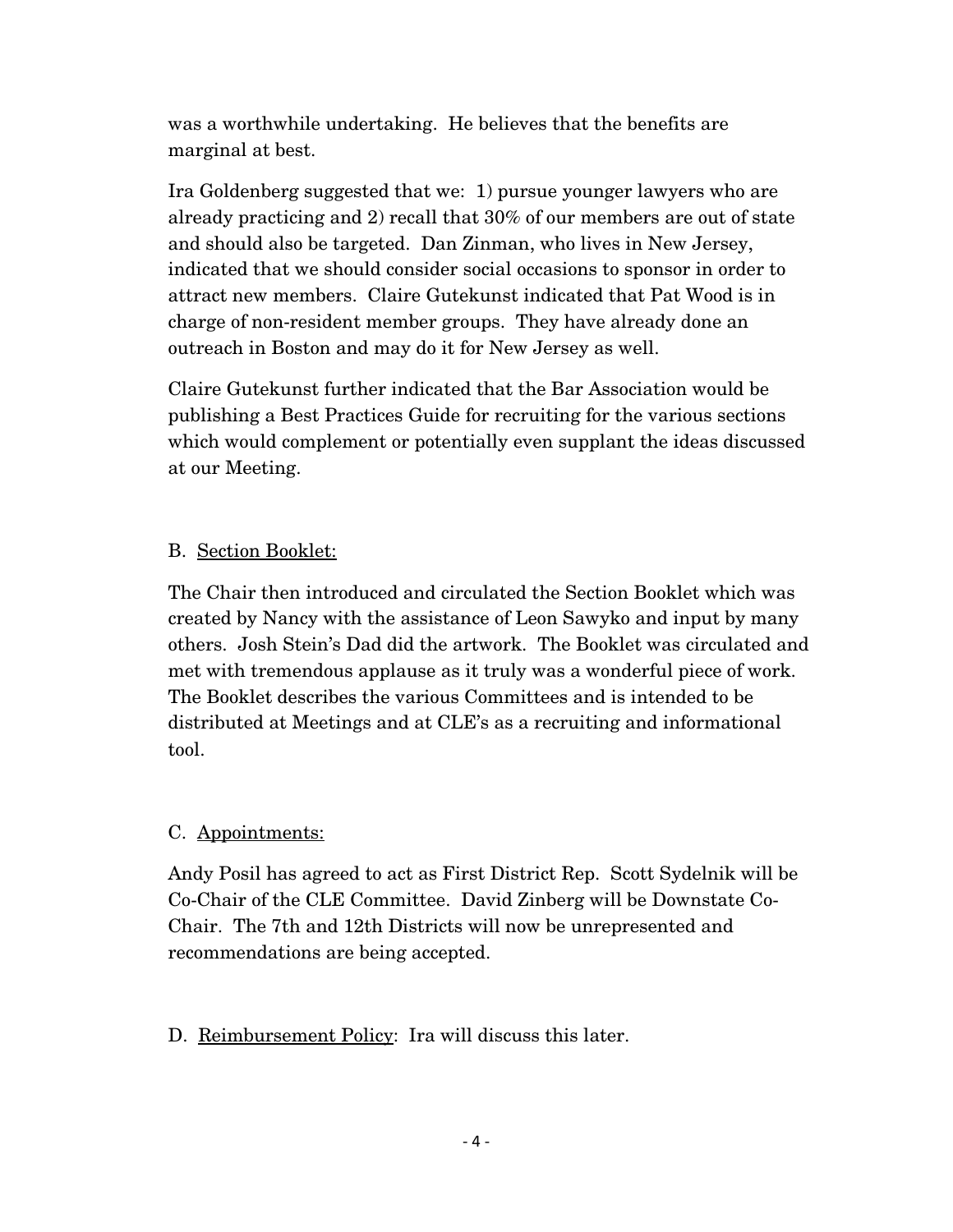#### E. Section Sponsorships:

The Bar Association asked each Section to contribute to a community legal services pro bono project and the Officers have done so to the level of \$500. The Officers also approved \$350 expenditure for each edition of the NYS Real Property Journal to be available on the NYSBA app.

## 4. Meeting Reports:

A. 2016 Summer Meeting – Patricia Watkins: Trish indicated that there would be a continuation of the Mentor/Mentee Program. She asked us to find our appropriate Mentee at the New England Aquarium where dinner will be held at 6:30 p.m. Trish indicated that the morning session starts at 8:30 a.m. in Salon AF with the general CLE.

B. 2017 Summer Meeting - Tom Hall: The summer meeting for 2017 will be July 27-30 at High Peaks Resort in Lake Placid. Tom was completing the slate of topics for the CLE, asked for suggestions, and will report on those at the next meeting.

## 5. Finance Report – Spencer Compton:

Spencer indicated that there is a \$161,000 surplus and that our budget is likely to be balanced for this fiscal year. The report was circulated and we have not spent more than \$50,000 of our budget for this year exclusive of the summer meeting.

# 6. House of Delegates Report – Steven Alden, Michelle Wildgrube, Joseph Walsh and Nancy Connery:

The candidates for President Elect appeared at the House of Delegates. The Section Caucus was created instead of the Section Delegates' Caucus. The point is to encourage participation from Section Members and not just those who are delegates. For the remainder of the Report, Nancy's written report will be circulated and appended to the Minutes.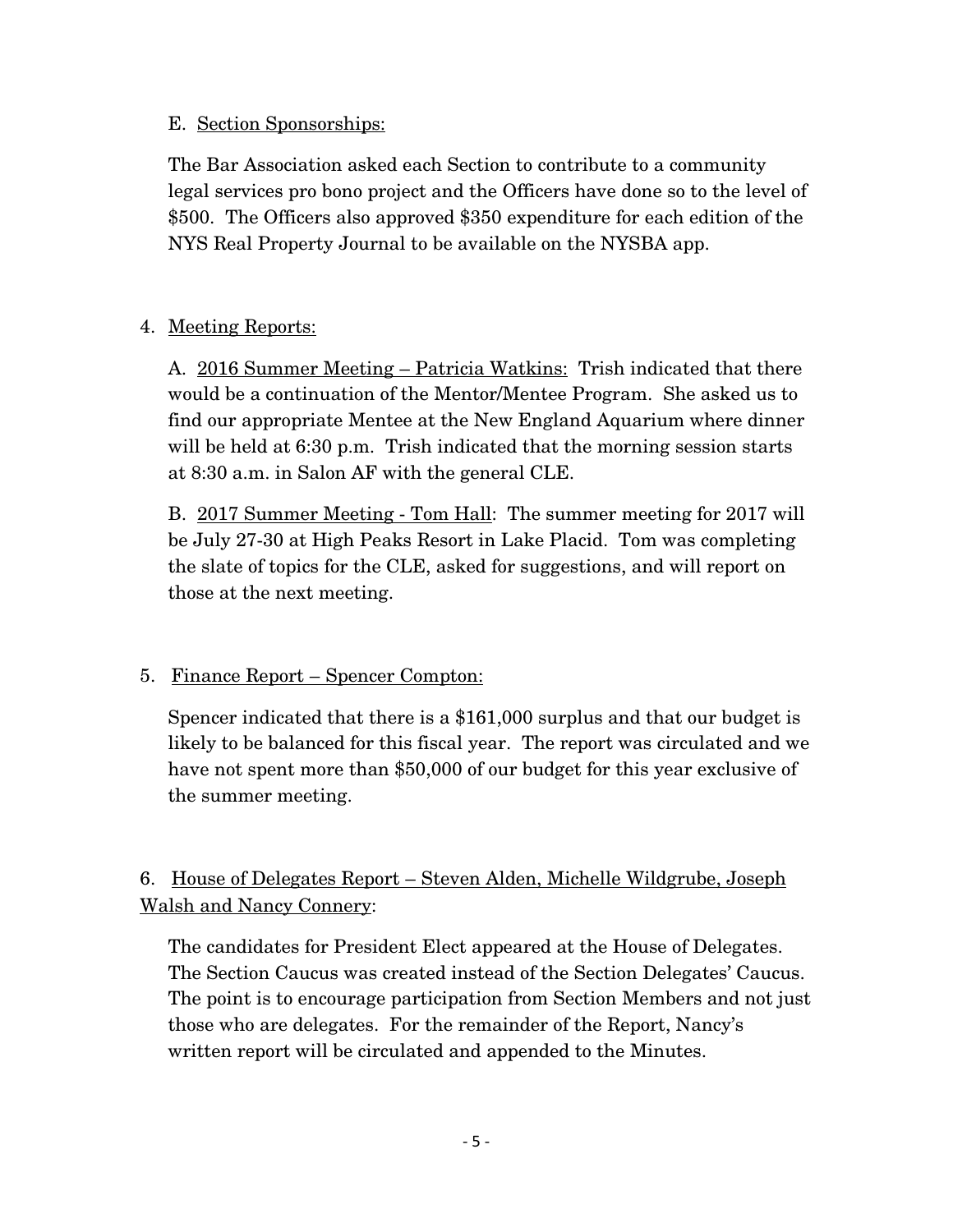#### 7. NYSBA Executive Committee Report – Ira Goldenberg:

Ira Goldenberg reported to increase the reimbursement for attending Section Meetings to \$750 from \$600 was previously met with opposition. The Section Caucus then brought it up again to discuss a possible increase across the board for all Sections. The Section Caucus voted to recommend the increase to \$750. The Section Caucus then prepared a letter to the Finance Committee recommending the increase and asked them to consider and approve the \$750 reimbursement. Ira believes that there is a good chance that this will pass. The Section Caucus also realized that the Finance Committee sets the rules on how the various Sections can spend their monies. A Committee was formed to study those particular rules and to make recommendations on potential changes thereby potentially giving greater autonomy to the Sections on how they spend their funds. Leon commented on opposition that was previously encountered from the Finance Committee with respect to reimbursement. Leon Sawyko commended Ira on bringing this up with the Section Caucus and the traction he has gained, as well as the support from the other Sections. Claire indicated that it was not yet at the Finance Committee. Harry then spoke about reimbursement to individuals who agree to speak at Law Schools and Claire Gutekunst indicated that any travel over 100 miles is a reimbursable expense.

#### 8. Section Projects and Issues:

A. Section Calendar – Gerald Goldstein: No Report.

B. Task Force on Draft, Insurance Dept. Regs: Dan Burstein, Executive Deputy Superintendent and Acting Chief of Staff for the New York State Department of Financial Services left the Department and no meetings were scheduled and they were taking none at the time.

C. Scholarships - Lorraine Power Tharp and Mel Mitzner: After Motion duly made and seconded and unanimously approved, both scholarships will be funded at \$5000 per year per scholarship.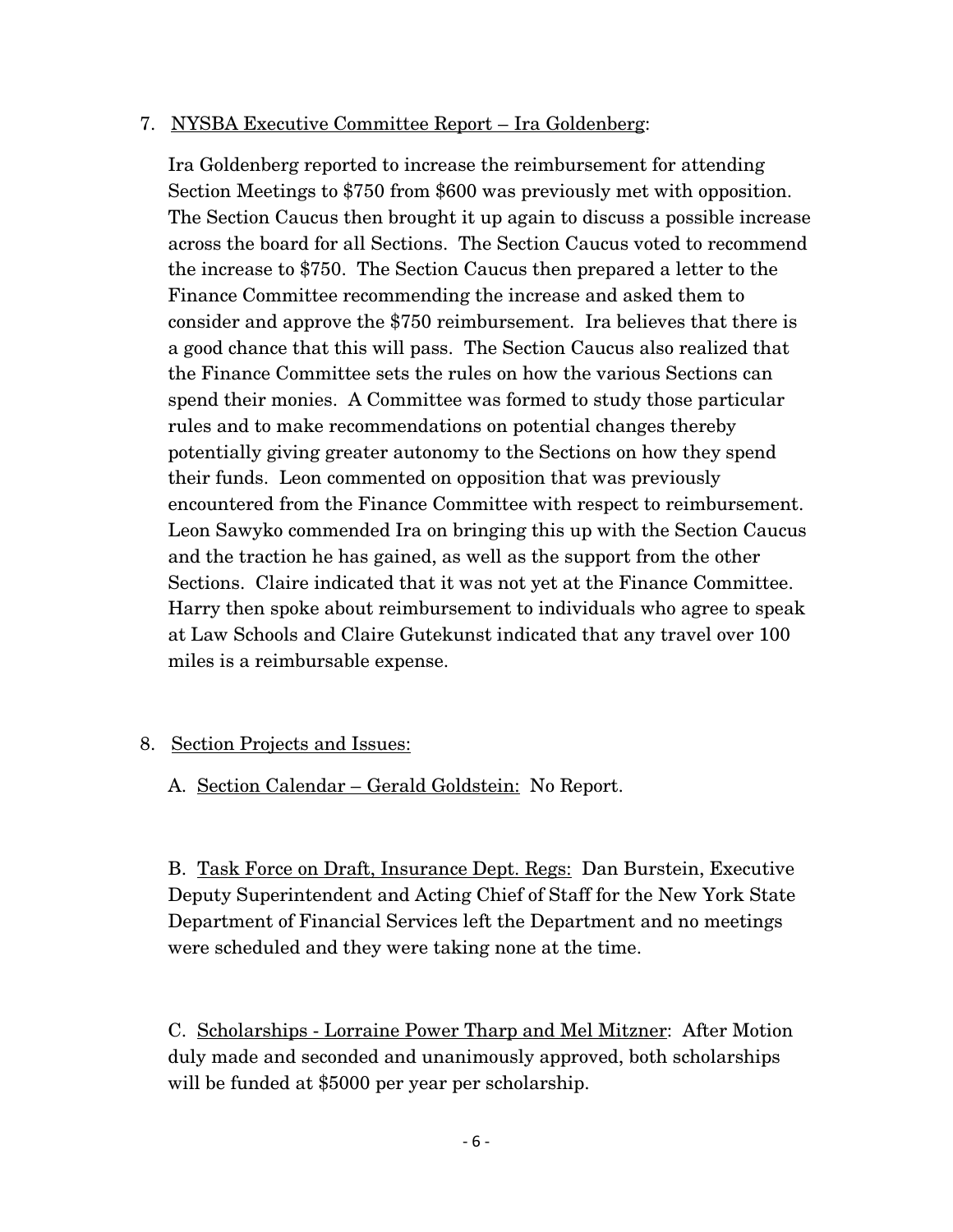D. Amendment to Power of Attorney Statute: Joe DeSalvo indicated that the Task Force's recommendation had been agreed to and put in writing and they are seeking a sponsor. The recommendations were approved by the House of Delegates, as well as by the Executive Committee of the State Bar. Because of the uncertainty of which party will hold majorities in the legislature after the upcoming election, we were holding off on finding a sponsor to make sure that we choose the appropriate party that will allow us to gain the most traction.

E. Zombie Houses Task Force: Leon reported that the last session of the Legislature and the last bill passed was the zombie housing bill. There is a synopsis to the bill which will be attached to the Minutes and prepared by the Empire Justice Center. There was a phone conference which entailed 11 people to discuss the implications of the new law and there might be a CLE at the Annual Meeting. The law is set to go in effect in December and the bank lobby was ineffective in defeating the bill. There were 3 primary provisions in the bill. First was property maintenance. The law places the responsibility for the maintenance of the property on the lender. Second, there is an expedited foreclosure procedure; and Third, the creation of a state wide directory of zombie houses. The Empire Justice Center will update the synopsis, so we will need to make sure that we get the latest version.

## F. Support of New York City Bar Position on Construction Law Issues - Brian Lustbader:

The New York City Bar's position on construction law issues was approved by most Bar associations. Ira Goldenberg brought/will bring the recommendation of the New York City Bar to the Executive Committee of NYSBA for approval. Brian also reported that they would be doing a design build contract similar to the Architects and General Contractors and they would be discussed in their Committee Meeting the following day.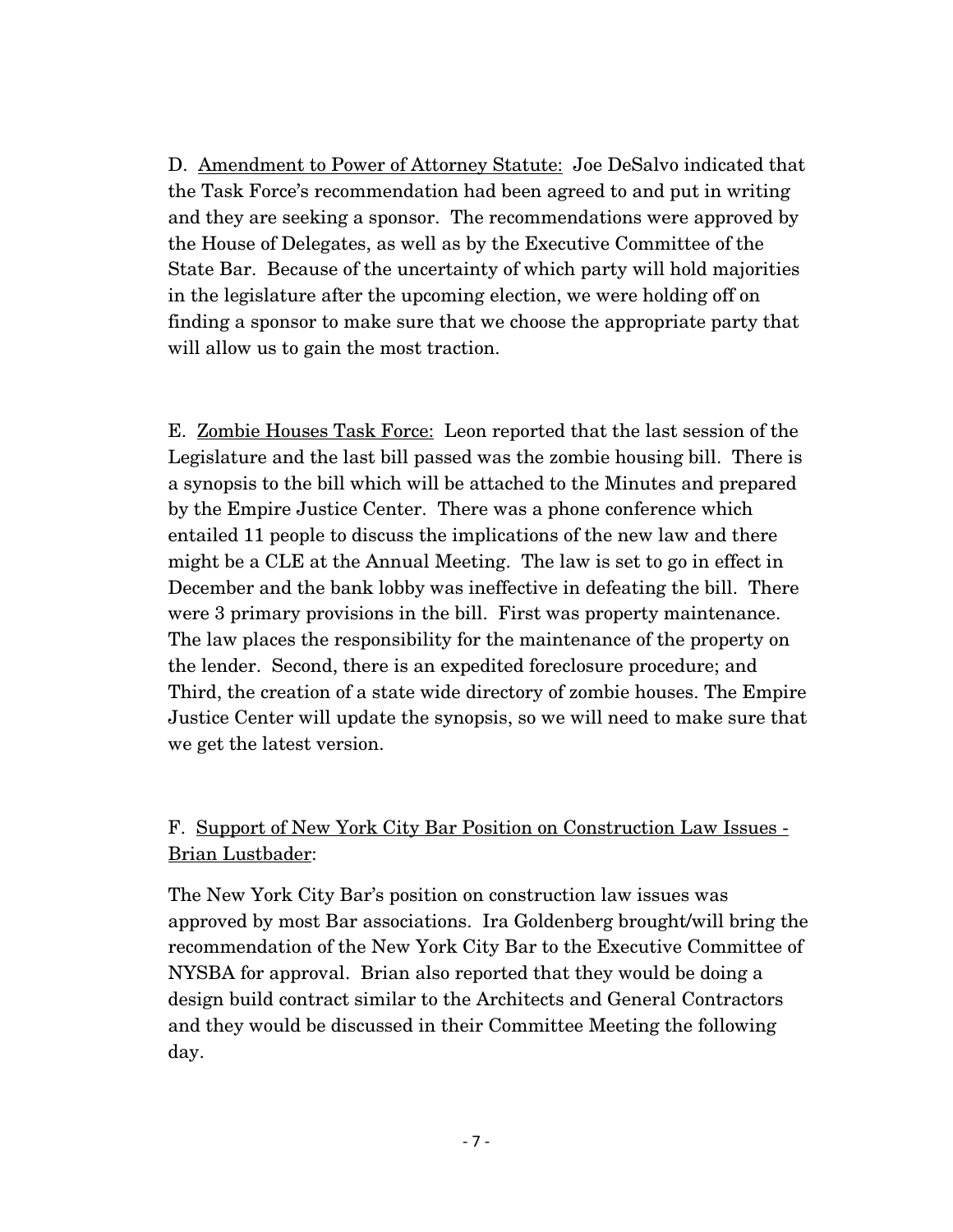#### 9. Reports of District Reps:

A. 1st District: Andy Posil had no report, but indicated that he was looking forward to working as the Rep.

B. 2nd District: No report.

C. 3rd and 4th District : Alice Breding indicated that the 3rd and 4th Districts are holding a brewery visit with the Young Lawyers Division who asked for a \$500 sponsorship.

D. 5th and 6th District: John Jones from the 6th District reported that the Local Practice Guide was shared with the District Reps and there has been some good feedback.

E. 7th District: Is now vacant since Scott Sydelnik took as a position as Co-Chair of CLE.

F. 8th District: They had a membership drive and got 7-8 new members with the free membership offer.

G. Districts 9-12: They had no report.

H. 13th District: Toni Ann Barone indicated that they are doing a Las Vegas CLE with the Richmond County Bar Association. Toni Ann invited the Executive Committee to attend. Toni Ann further indicated that Claire attended the Annual Meeting of the Richmond County Bar Association in May and thanked her for that attendance.

#### 10. Report of Standing Committees:

A. Substantive Committees:

- 1. Attorney Opinion Letters: There was no report.
- 2. Commercial Leasing: There was no report.

3. Condemnation: Karla reported on a recent Court of Appeals case that indicates that when you challenge an assessment, you don't have to refile each year as long as the case is pending. Such refiling is not necessary. This creates a problem with some of the School Districts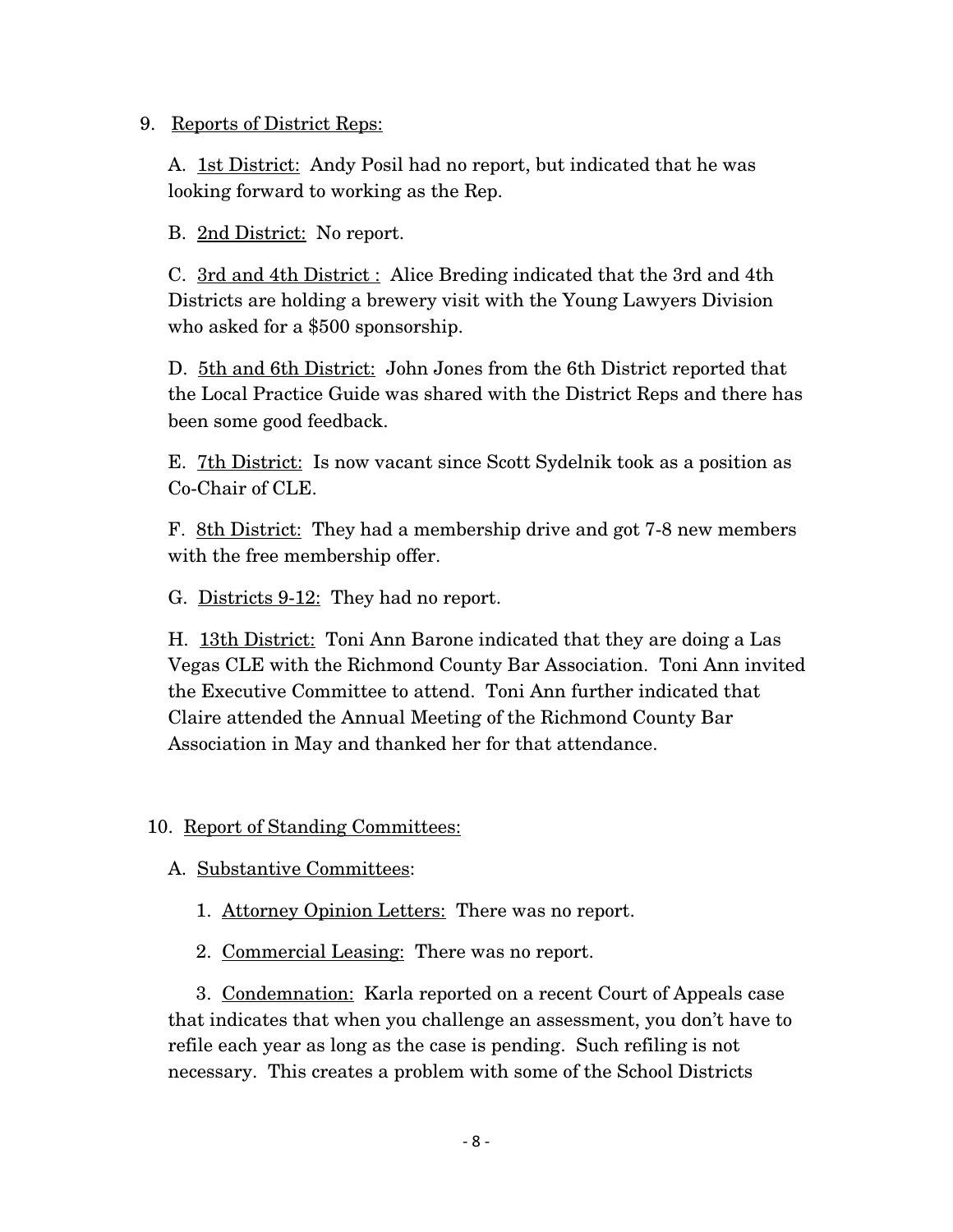because they are not allowed to set aside reserves for cases that are not filed.

4. Condominiums and Cooperatives: They indicated that they had a very large turnout for their CLE in June. A representative from the Attorney General's Office appeared. Article 81 was discussed, as was title insurance. The next CLE is going to be scheduled for September/October.

5. Green Real Estate: They had a CLE where they dealt with brownfield issues and with the GM cases where they are selling off contaminated properties. There were approximately 25 people in attendance.

6. Land Use and Environmental Law: There was no report.

7. Landlord and Tenant Proceedings: There was no report.

8. Low Income and Affordable Housing: There was no report.

9. Not for Profit Entities and Concerns: Anne reported that there will be a CLE held in January and that Brian will be one of the speakers. There will be a case law update and they are looking for one more topic to fill the time period.

10. Professionalism: Nancy indicated that we should be using the list serve more and that interns should be employed more, especially in regards to analysis and dissemination of ethics opinions.

11. Public Interest: Dan Webster indicated that he is on the zombie task force. He reiterated the passage of the Zombie Housing Law and that they would likely be addressing the implementation and potentially make some recommendations to the Task Force. He again indicated that Keith of Empire Justice has put together a great summary of the new law.

12. Construction Law: A report was already given.

13. Real Estate Financing: A couple of cases were reported on by Richard and Heather in real estate financing. Section 1309 calls for monies to be expended pre-foreclosure. They also spoke about a Second Circuit case on a guarantee, 136 Fieldpoint Circle v Inbar, which held that even if a liquidated damages provision is unenforceable, the guarantee covering such liquidated damages provision is enforceable. The parties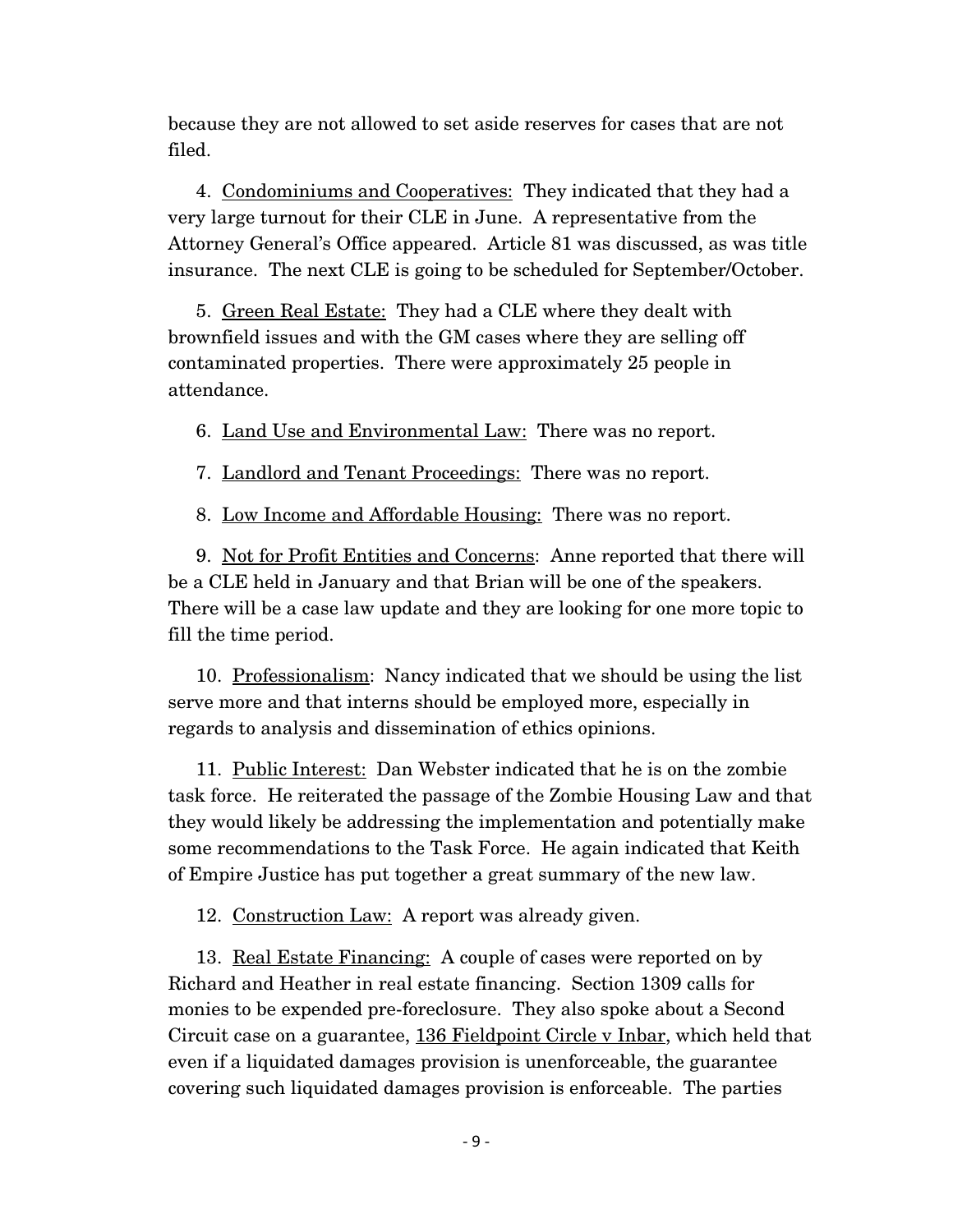had stipulated that the liquidated damages provision was an unenforceable penalty. The Court held that the guarantee of that liquidated damages provision and of the Lease generally were enforceable. Richard also reported on the Altschuler Decision with respect to a foreclosure. He indicated that if the Defendant files a two line Notice of Appeal and the case is ultimately reversed, then all subsequent transfers are null and void.

14. Real Estate Workouts and Bankruptcy: Daniel Zinman reported that the **A&P** Bankruptcy case has held that if the Trustee rejects a primary Lease in Bankruptcy and there was a sublet, then the sub-lessee is out without recourse and its sublease is cancelled. He will also be giving a CLE on Bankruptcy 101 for real estate lawyers.

15. Title and Transfer: The Committee is holding a 7:30 a.m. breakfast meeting in Salon C. They are going to be discussing the POA statute. Joe DeSalvo was going to expand upon the potential changes to the POA law and Gil Hoffman was going to discuss the Record of Marketability of Title Act in an attempt to gain some traction there.

#### B. Administrative Committees:

1. Awards: Peter Coffey indicated that we received a lot of support for the professionalism award last year from the New York City law firms. He suggested that we reach out on a local level to have nominations made which might garner similar interests.

2. CLE: Scott Sydelnik indicated that Mark Belkin, who is the NYSBA liaison, just left NYSBA. They are waiting for the appointment of his successor. There are a number of CLE's planned for the ensuing year. Marvin Bagwell and Peter Coffey are going to present on title examinations. Bob Wolf and Susan Burger will be talking about residential foreclosures. Larry Wolk will be Co-Chairing advanced real estate topics. Joe and Larry will be staying on for a while to assist Scott and David as they are new to the CLE Committee.

3. Legislation: Sam Tilton had previously circulated a report of the Legislation Committee. Sam reported that the Zombie Housing Law was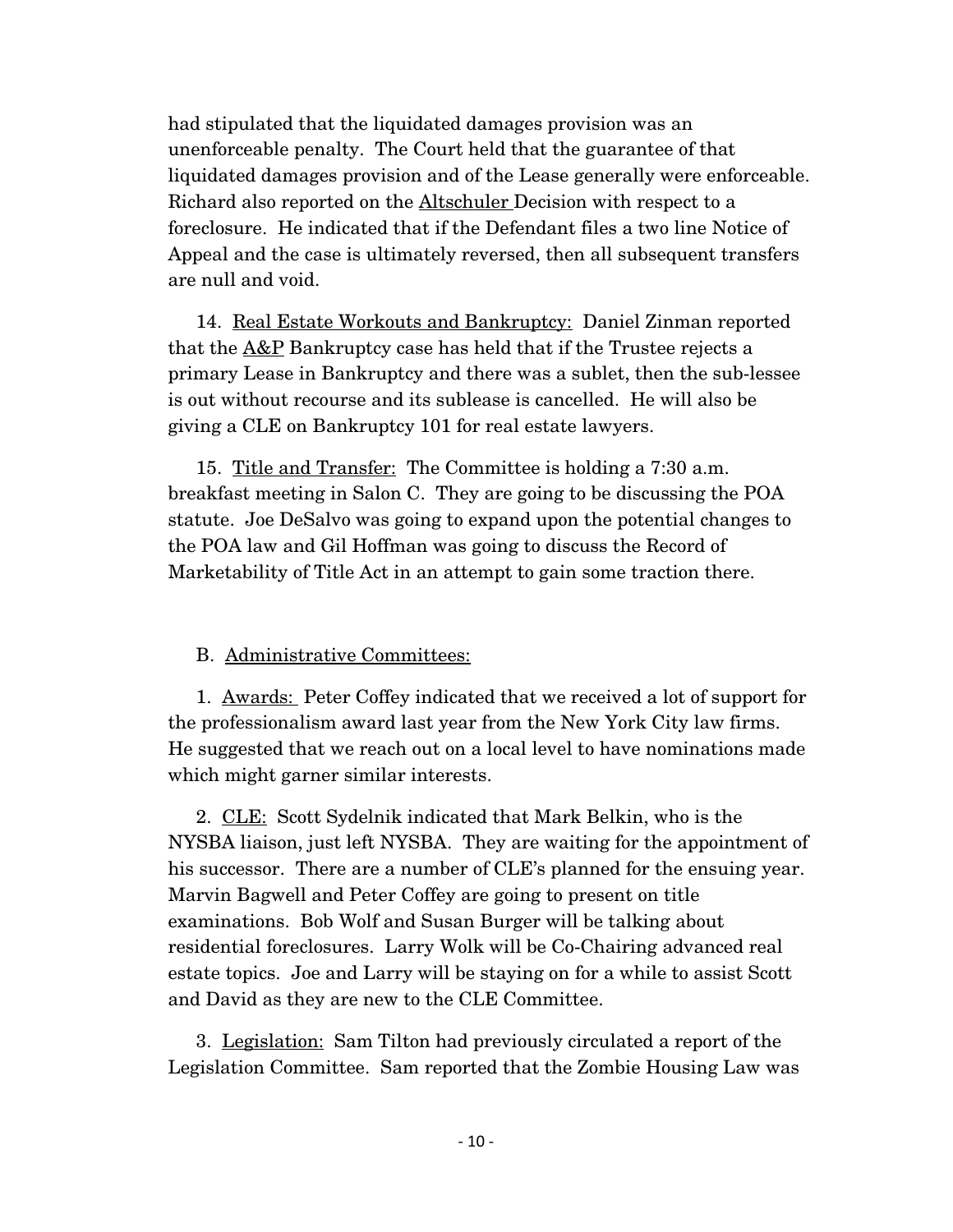buried in the budget bill at the end of the session and he reported on a water lien law that passed.

4. Membership: Harry reported that our membership is very near to T and E, the number one section other than the Young Lawyers Division, and that our goal is to surpass them.

5. Publications: Matt reported that there were several articles in the pipeline and prepared for publication. Mindy suggested that biographical information on student contributors also be included as opposed to simply school affiliation. This might be further incentive for students to write articles.

6. Student Affairs: David Berkey reported that Albany, Pace, Brooklyn, Cardozo, Touro, Hofstra, New York and St. John's participate in the intern program. They would like to see Syracuse and Buffalo participate and asked if anybody had contacts there they should contact David.

7. Website and Electronic Communications Committee- Susan Scharbach and Michael Stevens: There are currently 52 documents on the website and still growing. Our 2017 scholarship applications are already on the website. There are 932 different discussion threads and growing.

11. No old business.

12. No new business.

13. The Meeting was adjourned at 4:59 p.m.

Respectfully Submitted,